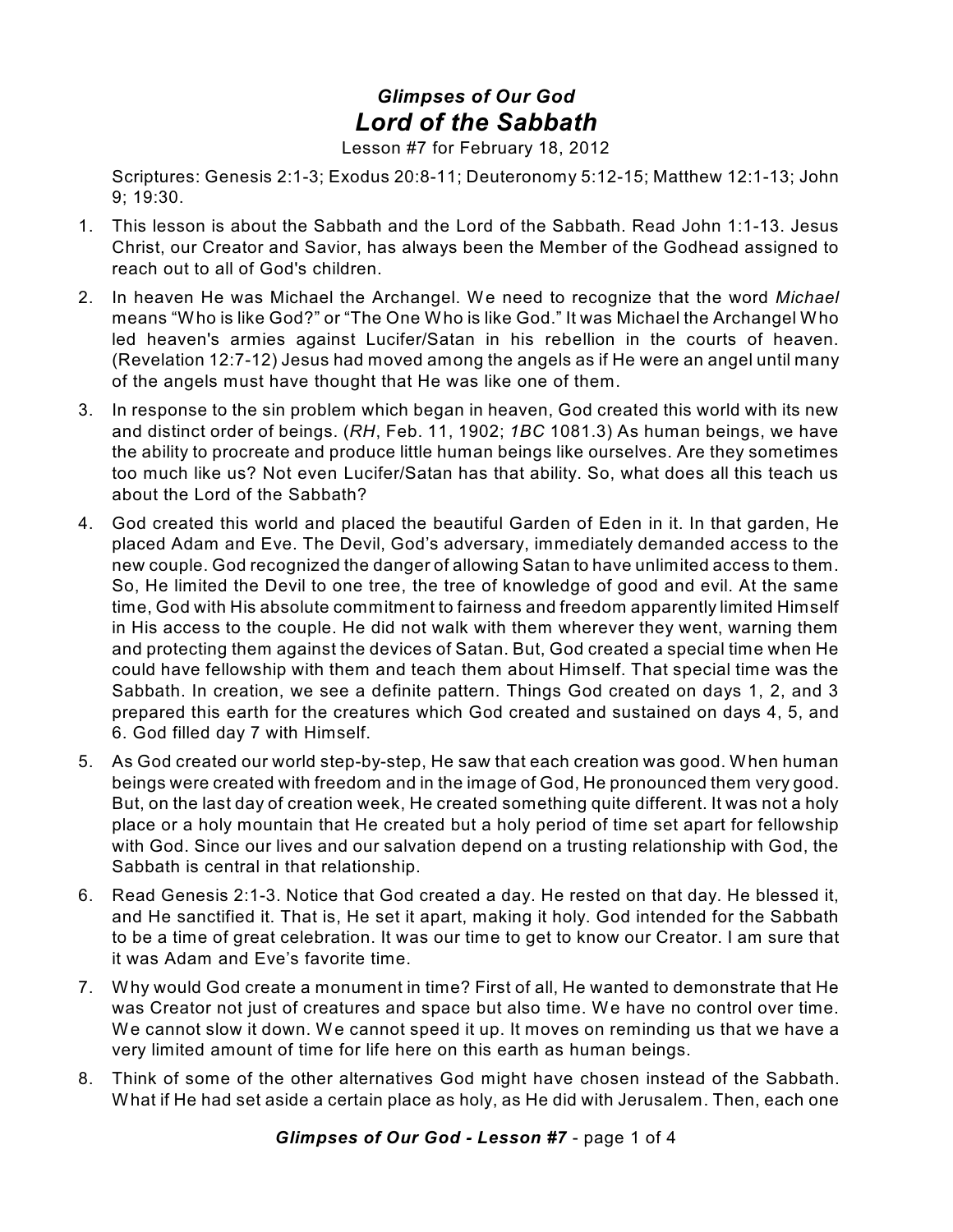of us would have to try to make arrangements to get there to worship Him. Or, perhaps He could have chosen a certain object–say a certain type of white stone or something similar–so that everyone could have access around the world. But, that would create a problem. We would think that we could manipulate those stones. We cannot manipulate time. In one sense, it controls us. We can misuse it, but we cannot manipulate it.

- 9. Read Exodus 20:8-11. What should we learn from the details of this Sabbath commandment? Notice several things. Everyone is supposed to rest. Even slaves and animals are supposed to rest. Thus, the Sabbath is a kind of great equalizer. Humans have tried to create special places in synagogues or churches, but that was not God's idea.
- 10. One aspect of the Sabbath commandment that is usually not discussed is the fact that we are commanded to labor six days a week. But, then the Sabbath is set apart as holy, a special time for rest and fellowship. And what was special about the Sabbath? It was a time to celebrate what God did in creation; and later, it became a celebration of what God has done in redemption.
- 11. Read Deuteronomy 5:12-15. How does this passage compare with Exodus 20:8-11. Notice that Deuteronomy 5 emphasizes the point that "your slaves must rest just as you do." Furthermore, it gives a different reason for observing the Sabbath. If God "dictated" the Bible, this is a big problem. God had rescued them out of Egypt and slavery and in the process went to a great deal of effort to re-inaugurate the Sabbath as a holy rest day. (See Exodus 16)
- 12. Virtually all Adventists and other conservative Christians when asked to quote the Ten Commandments turn to Exodus 20. Why is that? Are we afraid that quoting Deuteronomy 5 might make the Sabbath seem more like a Jewish day? How do you explain Deuteronomy 5:22, *GNB*? It says:

These are the commandments the LORD gave to all of you when you were gathered at the mountain. When he spoke with a mighty voice from the fire and from the thick clouds, he gave these commandments and no others. Then he wrote them on two stone tablets and gave them to me.

- 13. Is that suggesting that the Deuteronomy 5 version of the Ten Commandments is the real original? Or, is Deuteronomy 5 just an expansion of the principles set forth in Exodus 20? Or, from Mount Sinai did God give enough explanation that it included both the ideas of Exodus 20 and Deuteronomy 5? During the 80 days that Moses spent up on the mountain, surely, God explained many things to him, and he struggled to decide how much he should write down. There were other "rest days" or "Sabbaths" that were scattered throughout the year: Passover, Pentecost, the Feast of Tabernacles, and the Day of Atonement, just to mention some of the most important. These festivals were tied to days of the month rather than to a specific day of the week like the seventh-day Sabbath.
- 14. Clearly, Exodus 20:8-11 focuses on the God Who is our Creator. Deuteronomy 5 goes on to include the God Who is our Redeemer and delivers us from slavery to sin.
- 15. In passing, we must note that it was Jesus Who came down on Mount Sinai and gave those original commandments. God the Father is not the harsh, scary God of the Old Testament. (1 Corinthians 10:1-4; Luke 24:44)
- 16. Christ has promised to set us free from bondage. What does He set us free from? The penalty of sin? What does this freedom allow us to do that we could not do before? To live Christ-like lives?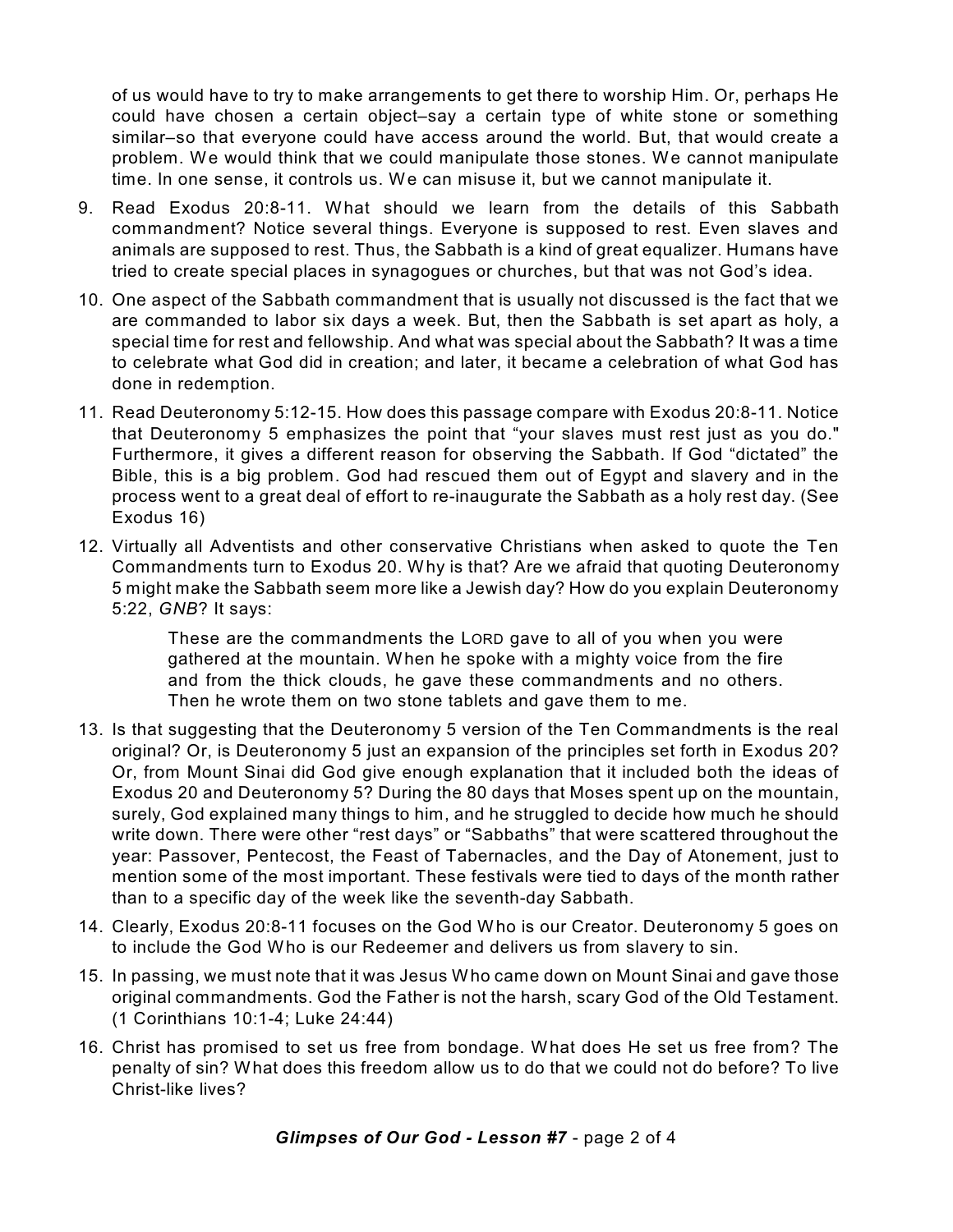- 17. There is plenty of evidence that Jesus, as a faithful Jew, correctly and faithfully kept the seventh-day Sabbath. Read Matthew 12:1-13; Mark 2:27,28. Compare Hosea 6:6 and Micah 6:6-8. Jesus asked, "Is it against our law to heal on the Sabbath?" Note that the word for *heal* in Greek is also translated *save*. The most basic and fundamental principle of God's kingdom is love. God Himself is described as *love*. (1 John 4:8,16) By contrast, Satan's kingdom is based on selfishness. Thus it is that we have verses like Romans 13:8-10 (*GNB*) which tell us, "To love, then, is to obey the whole Law."
- 18. How does that relate to the seventh-day Sabbath? If we seek to keep the Sabbath as Jesus did, would that lead us to become more like Him and more loving? Jesus went out of His way to perform miracles on the Sabbath.
- 19. Many arguments have been tried; and, in fact, entire books have been written to try to explain that the seventh-day Sabbath is no longer required for Christians. Do you see any evidence in the Gospels that Jesus was trying to change the day of worship? Some would suggest that the fact that Jesus opposed the way in which the Pharisees kept the Sabbath was proof that He was trying to change it. But, Jesus was merely trying to reestablish the correct keeping of the Sabbath as opposed to a kind of rigid, legalistic observation of hundreds of rules for Sabbathkeeping which had developed in Jesus day. Those rules turned the Sabbath into a great burden. Jesus intended for us to learn that the Sabbath is supposed to be a time for doing loving deeds. It is a time to show our love not only for God but also for our fellow beings.
- 20. What did Jesus do on the Sabbath? Read Luke 4:31-37; 13:10-17; John 5:1-9; John 9. Jesus went out of His way to perform acts of kindness including some astounding miracles on the Sabbath day. Why did He do that? Surely, it must be apparent to any honest reader of the Gospels that Jesus was trying to restore true Sabbathkeeping.
- 21. Read Matthew 27:57-28:1; Mark 15:42-16:1; Luke 23:51-24:1; John 19:31-20:1. It is very clear in each of the Gospels that Jesus was crucified and buried on Friday, rested over the Sabbath, and rose to life again on Sunday morning. Notice the interesting parallel with creation week. At the end of the six days of creation week, having completed His creation–all except for the Sabbath–God created a rest day of celebration. In the same way, after living a life of sinlessness, Jesus died on Friday and rested on the Sabbath. But, God could hardly wait to get Him out of that grave and back to heaven to celebrate.
- 22. If Jesus intended to change the Sabbath in any way, surely He should have done so in the final days of His life here on this earth. But, there is no hint of any such thing. Even after His death, which most would call the conclusion to the plan of redemption, Jesus was still resting on the seventh-day Sabbath. Jesus was adding reasons for keeping the Sabbath.
- 23. There are no verses in the rest of Scripture that suggest any kind of change. As recorded in Acts 13-18, Paul repeatedly worshiped in different synagogues on the Sabbath. As the apostle to the Gentiles, he surely should have said something about the change in the Sabbath if that is what God wanted.
- 24. Look at a couple of other verses that might be relevant. Read Acts 20:7. Some have suggested that Paul was introducing a new day of worship. Considering what we know about how they counted a day–beginning at sundown and continuing until the following sundown–modern versions say that this service was on Saturday evening up until midnight. And the reason for getting together was not to establish a new day of worship but because Paul was planning to depart early the next morning!
- 25. Another text that is sometimes suggested as favoring a new day worship is 1 Corinthians

*Glimpses of Our God - Lesson #7* - page 3 of 4